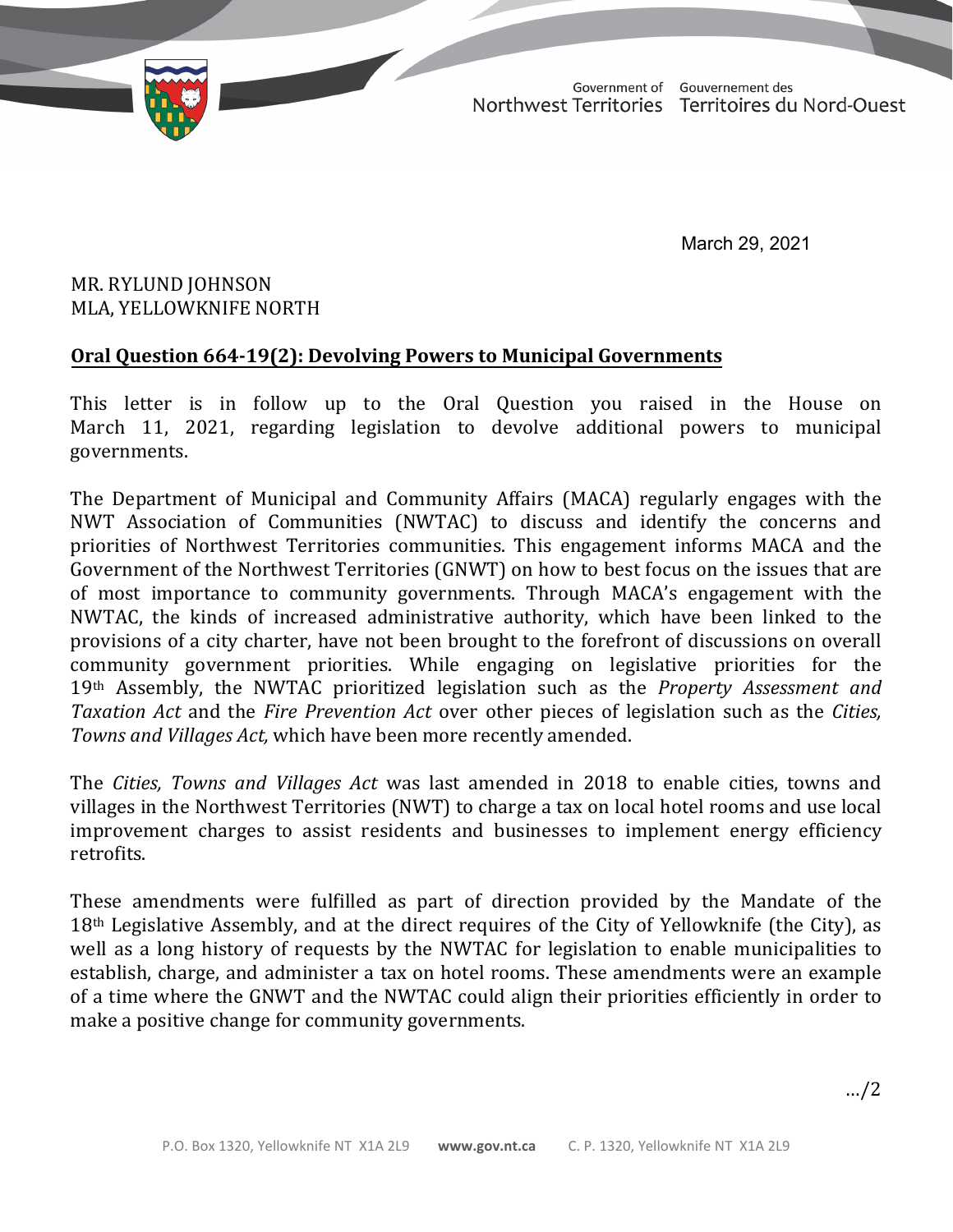Prior to that, the previous comprehensive review of all municipal legislation was completed in 2004 just prior to implementation of the New Deal for NWT communities in 2007. That legislative update significantly broadened the scope of municipal authorities. That legislative work was done with full engagement of NWTAC and member communities and at the time brought NWT legislation in line with municipal legislation across the country. The 2004 updates did, for the first time, allow for the devolution of authorities to community governments where the authority fits within a "municipal purpose". There are three considerations, however, which are part of the conversation around devolving new authorities.

- a) capacity of the community to sustain the operation of the new authority;
- b) adequate budget transfer for the community government to operate the new authority; and
- c) limitations to the authority created by other pieces of legislation. The GNWT cannot devolve authority beyond that which it has itself which often means that the community government has a limited ability to make significant changes to the delivery of a program or service.

MACA and the City are continuing discussions about their interest in a Charter and its operational realities within current territorial legislation. I can confirm that staff from MACA will be meeting with officials from the City at the end of March 2021 to better understand their interest and priority in the establishment of a Charter, with particular focus on c) above to understand what legislation is creating specific barriers to the City in advancing their interests. I will be happy to share the outcome with Members of the Legislative Assembly if these discussions indicate a renewed interest at the community government level.

As mentioned in the House, MACA also maintains an awareness through its work with the Department of Executive and Indigenous Affairs (EIA) relative to ongoing negotiations of selfgovernment arrangements and potential impacts on community government legislation. We need to be aware of how that may impact some of the specific items that the City has raised in relation to their Memorandum of Understanding with the Yellowknives Dene First Nation.